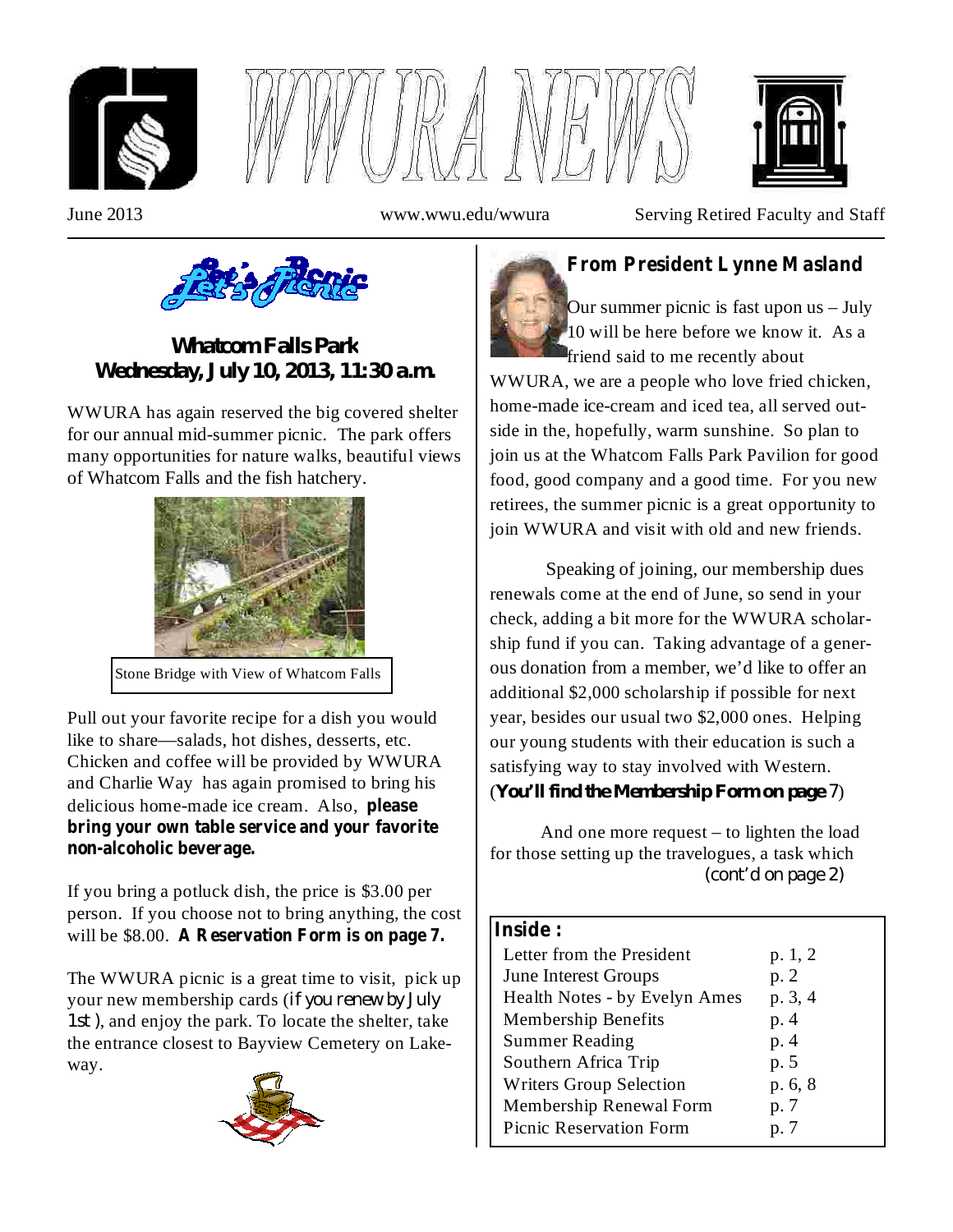### **From President Lynne Masland,** *cont'd*

Gail and Marty Haines have done so capably and generously the past couple of years, we'd like to ask for volunteers to help with coffee and chair set-ups on an event-by-event basis. Our first travelogue is set for September 18 at the Squalicum Yacht Club, with Evelyn Ames giving a presentation on her travels in Spain. Following that, on November 20, Marty Haines will entertain by taking us on a boat trip on the Yangtze River in China. So please volunteer to help set up for one or more of those occasions. Email Nanette Davis, co-hospitality chair, at  $d$ rnanettej@gmail.com. P.S. We've simplified the coffee duty by agreeing to buy a few containers serving 8-14 people at Starbuck's rather than fuss with an electric pot and coffee grounds.

And now enough! The sun is shining, the weather warm. Enjoy your favorite hike, boat trip or just drink in the Bellingham summer from your deck or porch. I'll see you at the picnic.

### **WWURA 2013 Calendar**

**July 10 –Picnic—** Whatcom Falls Park **August 6** —Planning Meeting at Lakewood **September 18** —Travelogue at Squalicum Yacht Club **October 11** —Fall Luncheon at Northwood Hall

### **JUNE INTEREST GROUPS**

If you are interested in one of the groups please call or email the contact person.

BIKING GROUP--Howard Evans, 650-9724<br/>barbandhoward@comcast.net> Join John Reay and Howard for a leisurely bike ride on Tuesday mornings. If you are interested, call Howard for the route and time.



### **BOOK GROUP** --Donna Moore, 360-733-5769 <donnafmoore12@gmail.com>

Meets the 3rd Tuesday of the month at Donna Moore's home at 346 Bayside Rd. We will meet June 19th st at 2:30 p.m.

June's book is *Hero: The Life and Legend of Lawrence of Arabia* by Michael Korda. *Puly's book is Population 485: How to Meet Your Neighbors One Siren at a Time by Michael Perry* 

### **BRIDGE GROUP** --Nicholas Bullat, <gnbmaestro@gmail.com>

Meets the 4th Tuesday of the month at member's homes. We will meet June 25th at Caryl Hinckley's home, 1804Taylor Ave., 734-3726.

**INFORMAL DINING --** Janet Berg, 360-733-4654, <janetlila@hotmail.com> Meets in small groups each month at member's homes.

**OPERA GROUP**--Evelyn Ames, 360-734-3184, <Evelyn.ames@wwu.edu>.

**SKIING** - Charlie Way, 360-734-0649

**WRITER'S GROUP** - Evelyn Wright, 676-0227,<ewright410@comcast.net> **Bill Smith at 647-4534 .** please call Meets twice a month. The groups are kept small so there is time for reading and critiquing each other's work. The first group is now closed, but if you are interested in joining a second group,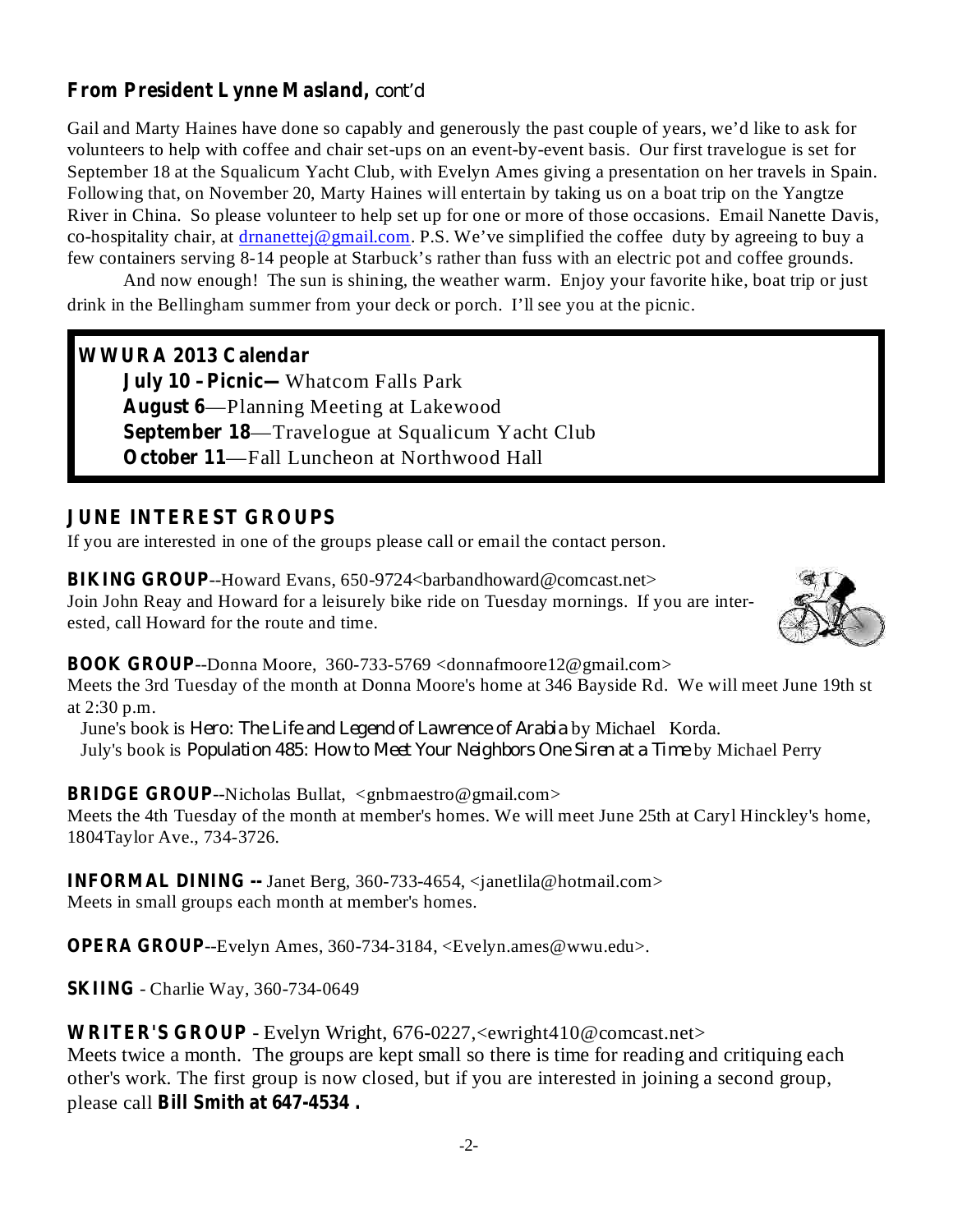### *HEALTH NOTES by Evelyn Ames Sources of Heme and NonHeme Iron*

Iron, an essential component of proteins involved in oxygen transport, is essential for the regulation of cell growth and differentiation. In the body, iron becomes part of hemoglobin, a molecule in the blood that transports oxygen from the lungs to all body tissues. Deficiency in iron limits oxygen delivery to cells which results in fatigue, poor work performance, and decreased immunity. http://ods.od.nih.gov/factsheets/Iron-HealthProfessional/. On the other hand, excess amounts of iron (hemochromatosis) can have deleterious effects. Hemochromatosis causes the body to absorb and store too much iron because the body has no natural way to rid itself of excess iron. Without treatment, organs such as the liver, heart, and pancreas can fail. http://digestive.niddk.nih.gov/ddiseases/pubs/hemochromatosis/. "Healthy people usually absorb about 10 percent of the iron contained in the food they eat, which meets normal dietary requirements. People with hemochromatosis absorb up to 30 percent of iron. Over time, they absorb and retain between five to 20 times more iron than the body needs" http://digestive.niddk.nih.gov/ddiseases/pubs/hemochromatosis/).

"Almost two-thirds of iron in the body is found in hemoglobin, the protein in red blood cells that carries oxygen to tissues. Smaller amounts of iron are found in myoglobin, a protein that helps supply oxygen to muscle, and in enzymes that assist biochemical reactions. Iron is also found in proteins that store iron for future needs and that transport iron in blood. Iron stores are regulated by intestinal iron absorption" (http://ods.od.nih.gov/factsheets/Iron-HealthProfessional/).

Heme and Nonheme forms of dietary iron: "Heme iron is derived from hemoglobin, the protein in red blood cells that delivers oxygen to cells. Heme iron is found in animal foods that originally contained hemoglobin, such as red meats, fish, and poultry. Iron in plant foods such as lentils and beans is arranged in a chemical structure called nonheme iron. This is the form of iron added to iron-enriched and iron-fortified foods. Heme iron is absorbed better than nonheme iron, but most dietary iron is nonheme iron" (http://ods.od.nih.gov/factsheets/Iron-HealthProfessional/). These NIH facts sheets include two tables (Table 1--heme and Table 2—nonheme) for major food sources. Note seafood such as halibut, oysters, tuna, and shrimp are sources of heme iron.

### What affects absorption of iron?

Storage levels of iron (greatest influence): "Iron absorption increases when body stores are low. When iron stores are high, absorption decreases to help protect against toxic effects of iron overload. Type of dietary iron consumed. "Absorption of heme iron from meat proteins is efficient. Absorption of heme iron ranges from 15% to 35%, and is not significantly affected by diet. In contrast, 2% to 20% of nonheme iron in plant foods such as rice, maize, black beans, soybeans and wheat is absorbed." Meat proteins and vitamin C improve the absorption of nonheme iron.

"Tannins (found in tea), calcium, polyphenols, and phytates (found in legumes and whole grains) can decrease absorption of nonheme iron."

Some proteins found in soybeans also inhibit nonheme iron absorption. It is important for vegetarians to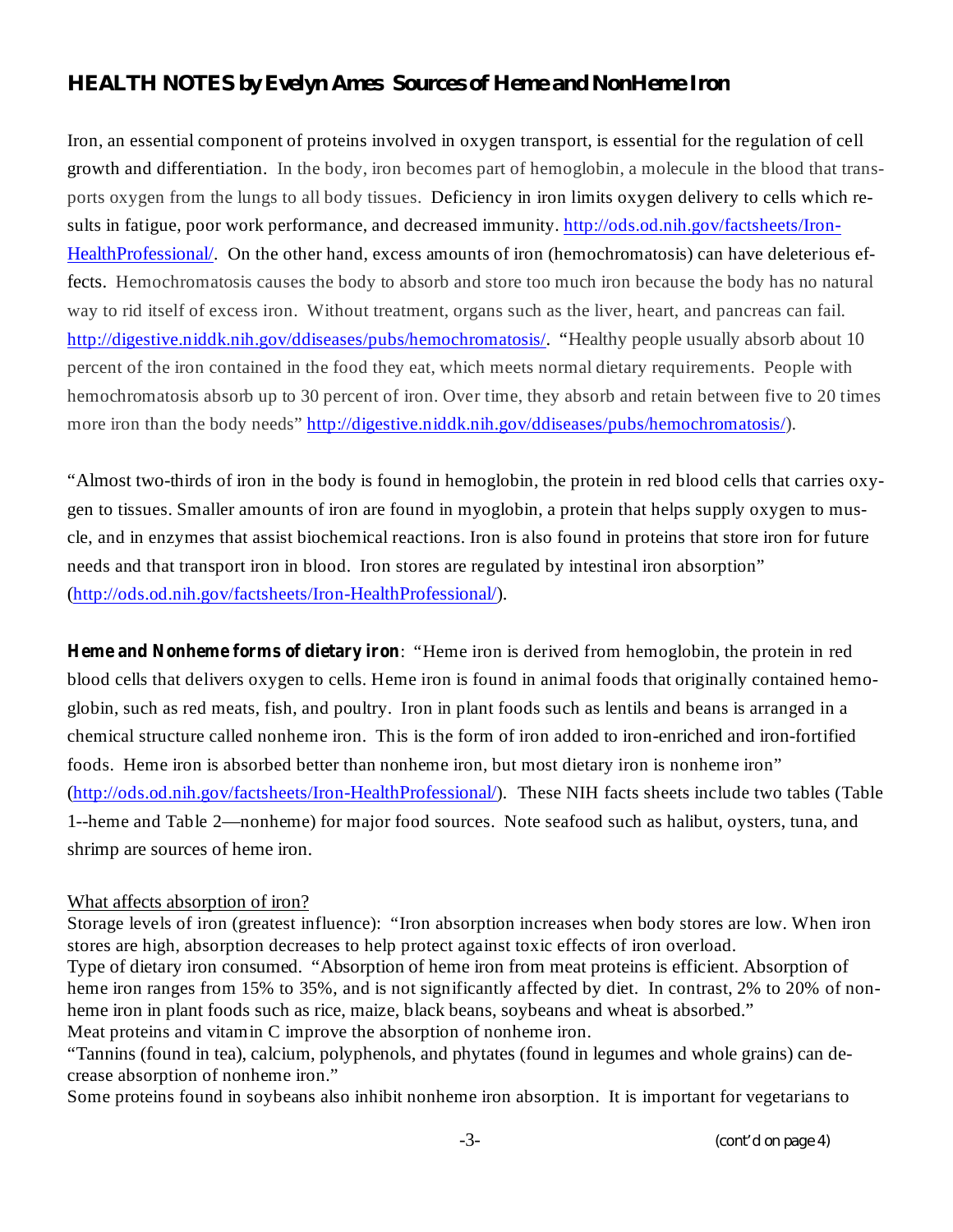### **Health Notes** , *cont'd from page 3*

include foods that enhance nonheme iron absorption. "Vegetarians who exclude all animal products from their diet may need almost twice as much dietary iron each day as non-vegetarians because of the lower intestinal absorption of nonheme iron in plant foods. Vegetarians should consider consuming nonheme iron sources together with a good source of vitamin C, such as citrus fruits, to improve the absorption of nonheme iron."

Older adults at risk for iron deficiency anemia. Those with Celiac Disease and Crohn's Syndrome; people with renal failure, especially those undergoing routine dialysis; and people with gastrointestinal disorders who do not absorb iron normally. Iron supplementation is indicated when diet alone cannot restore deficient iron levels to normal within an acceptable timeframe. Supplemental iron is available in two forms: ferrous and ferric. Ferrous iron salts (ferrous fumarate, ferrous sulfate, and ferrous gluconate) are the best absorbed forms of iron supplements. Check cited sources to learn how intense exercise affects iron and iron toxicity. . . . . . . . . **Contract Contract** - - - -

**WWURA Membership Benefits**

Three locally owned independent bookstores offer 10 percent discounts on purchases made using your current membership card for ID. They are:

**\*Eclipse Bookstore** , located in Fairhaven at 1104 11th Street **\*Michael's Books** , located at 109 Grand Ave, Bellingham www.michaelsbooks.com.

**\*Village Books** , in Fairhaven at 1200 11th Street, www.villagebooks.comw

You also receive:

**\*Faculty/staff rates on equipment rentals at Western's Lakewood facility** on Lake Whatcom.

**\*Wilson Library** card for library privileges (show your **\*The WWURA newsletter** with listings of events, health WWURA card at the main checkout desk in Haggard Hall.. news, travel opportunities, as well as other items of interest. Activities include:

**\*Fall, winter and spring luncheons** : a chance to get together with friends and hear a special speaker.

**\*Retirement Banquet** : our annual meeting (in May) where **\*Summer picnic/potluck** : a social get-together at Whatcom we honor WWU retirees from the previous academic year. Falls Park.

**\*Opportunities for travel** : local day and overnight trips, USA, overseas--the WWURA Travel Committee welcomes suggestions as well as volunteers who are willing to help with planning and organization. If you've got a travel vision, we can help you make it happen.

**\*Interest groups:** we have bicycling, book group, bridge, **you** want? If you have an interest, there are probably other informal dining, opera, skiing, and a writer's group. What do Western retirees who would like to join you, Use the WWURA network to put your idea into action.

**\*Travelogue dessert/potlucks** : travel the world without even leaving Bellingham. This series offer everything: good food, good friends, entertainment and educational presentations.

#### **Summer Reading**

Twenty or more years ago, PBS ran a series called *The Laughing Policeman*. Based on a novel by Mai Sjowall and Per Wahloo, iI was filmed in black and white, with lots of fog and cigarette smoke. I missed a few episodes. I was as confused by the plot as the cigarette-smoking chief detective, Martin Beck, and his colleagues in the Homicide Division of the Stockholm Police seemed to be. I later found novels by Sjowall and Wahloo in a bookstore, and now recommend them to you.

Set in the sixties in a rapidly changing Stockholm, with problems of drug addiction, political unrest, poverty, alcoholism, racism, and unemployment, the detective series is plainly written. The novels stick close to police procedures (in days before cell phones and DNA and laptops), with narrator's comments almost unnoticeably woven into the action. Integral to those procedures are the relationships among the team of detectives, and the role of police work in their personal lives. Sjowall and Wahloo, a husband-wife writing team, did a fair amount of research for their ten novels, which portray the team, plodding along on their investigations despite the blind alleys, sometimes unreasonable superiors, and public disrespect. The social and political criticism, a staple in Scandinavian detective novels, is here enriched by the characterizations of members of the team. A few titles: *The Laughing Policeman, The Fire voy, The Locked Room,* and others. *Engine that Disappeared, Murder at the Sa-*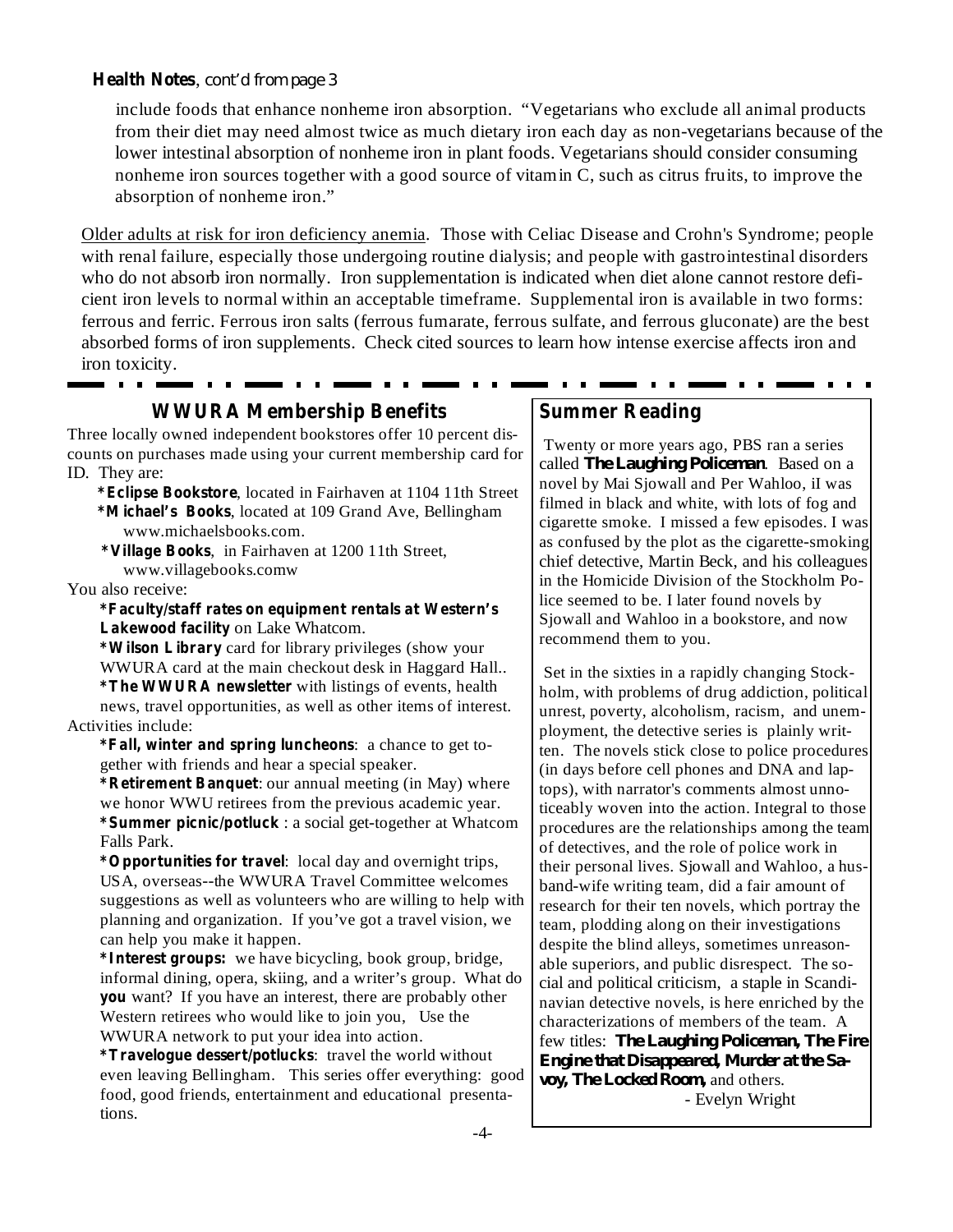

## **Southern Africa: South Africa, Zimbabwe, Namibia & Botswana (2014)**

**Kruger • Victoria Falls • Impalila Island • Chobe • Hwange**

**September 4 – 26, 2014 (including 5 day extension to Cape Town) Cost is \$5,695 plus \$2,000 for airfare from Seattle and \$1,095 for post trip to Cape Town & the Cape of Good Hope.**

**The open plains of Kruger National Park, South Africa … the mighty power of Victoria Falls … the idyllic beauty of Namibia's Impalila Island, a bird-watchers' paradise at the confluence of two mighty African rivers—the Chobe and Zambezi. The gems of Southern Africa are as diverse as they are abundant with wildlife. In a safari adventure spanning four nations, you'll experience a rich array of landscapes and species. From a stay in Chobe National Park along the banks of one of Africa's most beautiful rivers, to a silent vigil by a moonlit waterhole in Zimbabwe's Hwange National Park, every day brings new discoveries.**

**Travel to South Africa and beyond, and you'll explore on foot, aboard safari vehicles, and by riverboat, with experienced Trip Leaders and driver-guides making sure you don't miss a thing. With three-night stays in each of the parks, you'll have small lodges and tented camps as your home bases—you'll find even the most remote settings to be welcoming. And as you meet with tribal children at a village school, learn about the flora and fauna from locals, and exchange stories with your fellow travelers around the campfire at night, you'll be making the memories of a lifetime.**

For full itinerary go to *www.gct.com/boo14*. Call or e-mail Margaret Loudon **with questions at 733-6052 or MAL.IAAP@clearwire.net. For reservations: 1) Call Jim Hederer at Overseas Adventure Travel 800-353-6262, option #3 2) Mention "Service Code" G4-25134**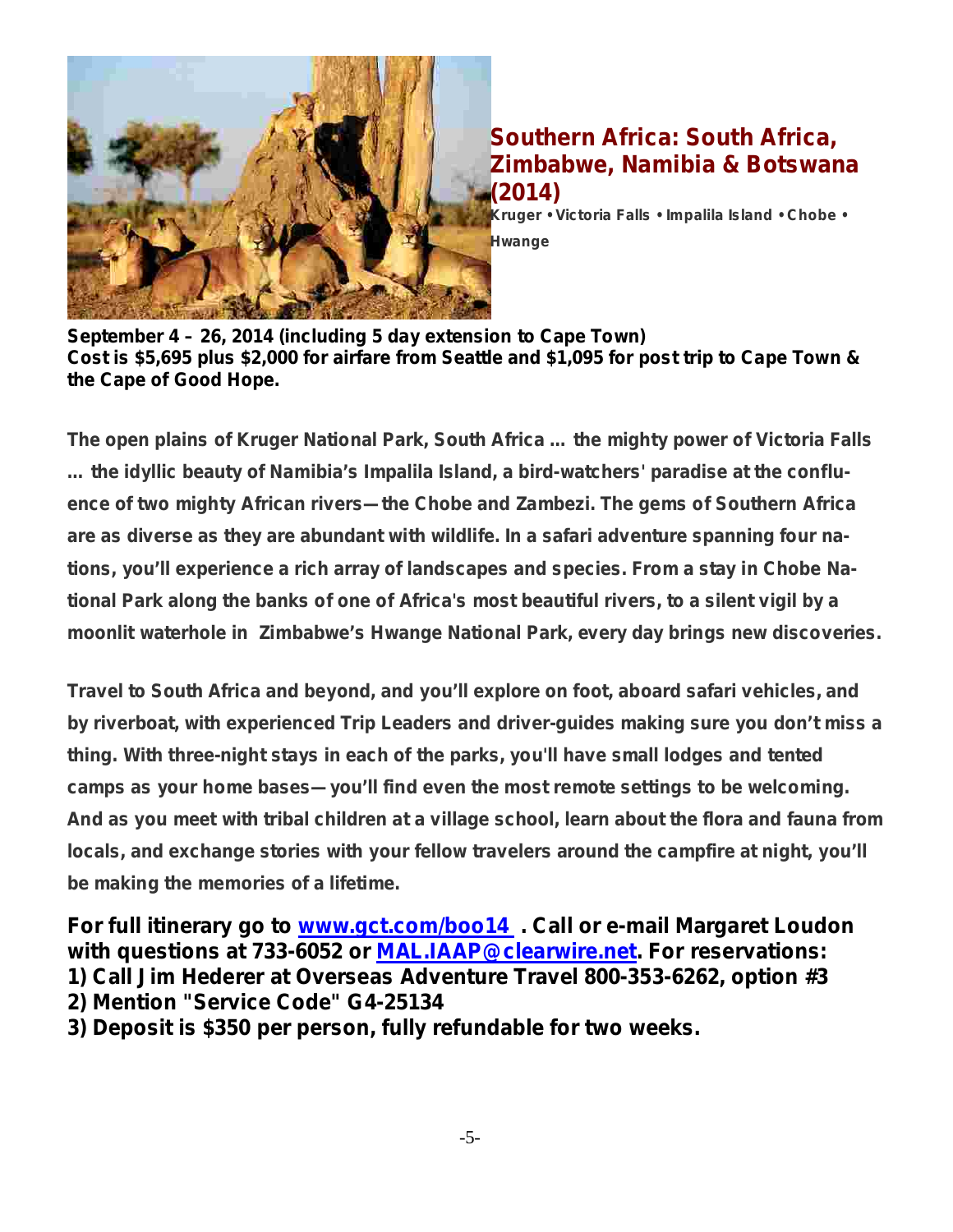### **We Have a Job!**

### From *Candy and Confections* by Amelia Pryor

Valentine slept on the couch in the living room. The next morning they went to the port to start their work on the boat. Arabella wore blue jeans, a light pink shirt and her straw hat. He wore jeans and a white T-shirt. She liked his arm and chest muscles. He was well built, but small, a true Mediterranean man.

The boat, Ariadne, was eighty feet long and made completely of teak, including the deck, the hull, and all the superstructure.

Valentine was running the electric sander on the roof of the cabin while Arabella followed along and sanded by hand to finish the curves and corners where the sander could not reach.

It was hard and dirty work. They both wore masks and were soon covered with sawdust. Arabella brought the tape recorder up to the deck and played Vivaldi. All around them there was the morning activity of the sailors washing down boats, checking gear, getting supplies and greeting one another. Over beyond the great stone wall which protected the harbor she could see the glitter of the Mediterranean in the morning sun. A slight breeze riffled the pennants and halyards. She was perfectly happy.

By afternoon her hands were raw and her back ached from the bending, but they would be paid that evening. Rick paid them each day as was the custom for day laborers. He was careful to hand each the money separately. Arabella stuffed hers into her jeans and glanced at Valentine.

He smiled broadly and folded his pesetas carefully into his wallet.

After work they went to the market and bought food for dinner.

Valentine cooked a casserole of beans and sausage, and Arabella made a salad. Then they went up to the village to get some clothes for him.

His house was dark and silent except for the gurgle of the town fountain. He looked around and said, "Why don't you come up here to live with me? We could save the rent money you pay to that woman, and Rick would let us come to work a little later and work longer."

"Not for a while. We just started this job and we need to get settled down before we made more changes."

"I like you, beloved." "I like you, kid."

"Let's go. Vamanos. Today is the day for another shot in the culo."

"What's a culo?'

He turned around and pointed to his bottom. "That's my culo. And you have a very nice one. I'd like to see it more closely."

"Possibly—some day."

When they returned to the little guest house it was late and they had a cup of camomile tea. There was a slight rustle, and looking up they beheld three small heads outside the window peering in.

"I think I should get a water pistol for those kids. This is really disgusting," she said.

"Oh, don't worry. They don't bother us." He walked over to the window and closed the shutters.

"Go to your house, ninos."

She realized that she liked everything about this man, especially his easy grace with the children. He had a basic goodness that seemed quite surprising to her after the sophistication of her ex-husband and her American friends. He seemed to be an idealist of the old school. She wondered if there was real danger in her associating with him in case he was caught by the secret police for his communist activities. The secret police were dreaded with good reason.

She shook herself a little. I haven't done a single thing but have this man stay at my house, she thought. I'm making dramatic fantasies of my exotic life in a foreign land.

On Friday the shots were finished. "You are fine and clean," said the doctor. They went to dinner in Marbella to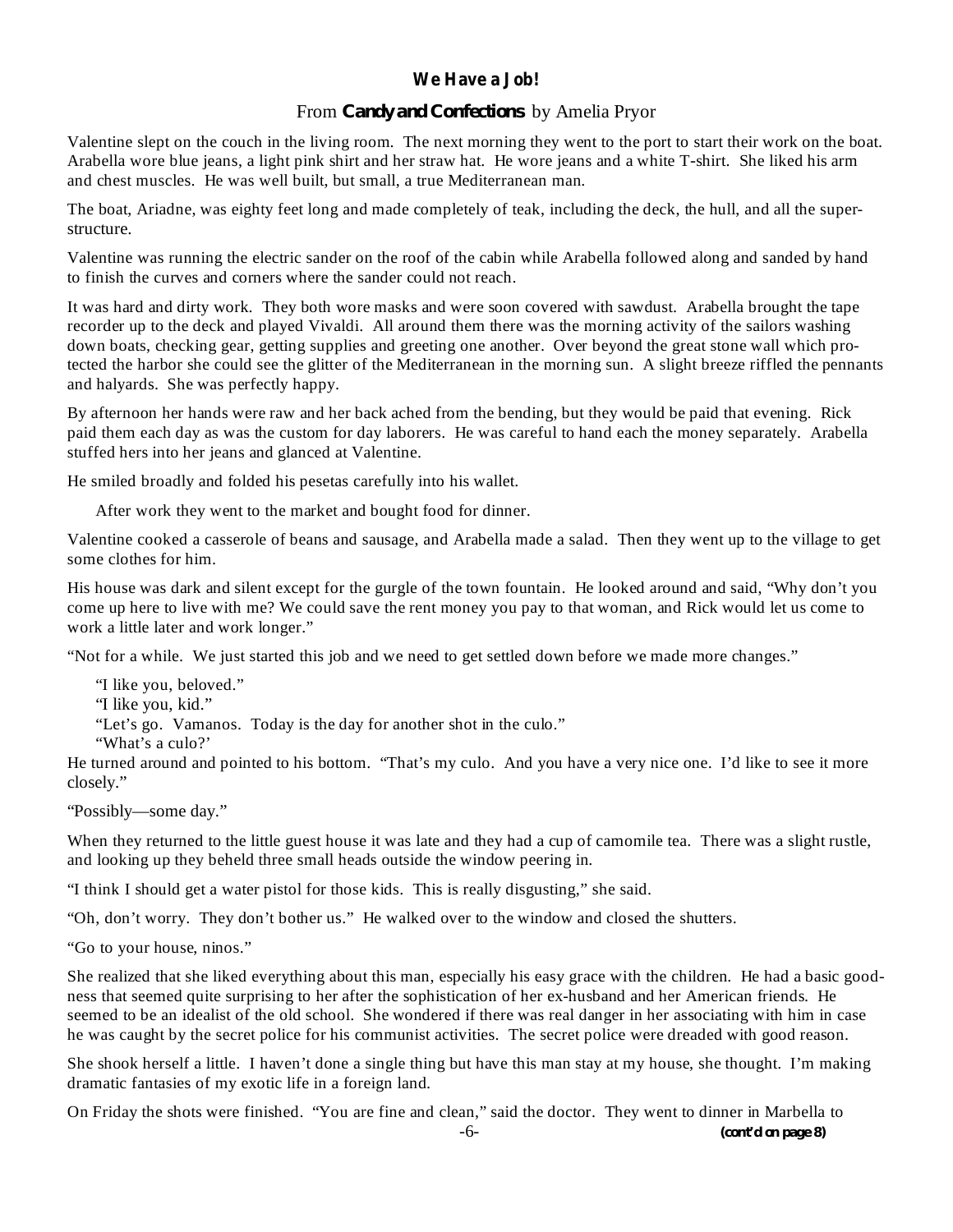# **WWURA Membership Renewal 2013-14**

To become a member of WWURA, check the appropriate box(es) and fill out the form below.

| $\Box$ Benefactor                                                                                                                               | $$100.00$ plus                          |                                 |                                                                                                          |
|-------------------------------------------------------------------------------------------------------------------------------------------------|-----------------------------------------|---------------------------------|----------------------------------------------------------------------------------------------------------|
| <b>Contributing Membership</b><br>$\Box$                                                                                                        | \$50.00 plus                            |                                 |                                                                                                          |
| $\Box$ Sustaining Membership<br>$\Box$ Regular Membership                                                                                       | \$25.00 plus<br>\$15.00                 |                                 |                                                                                                          |
| $\Box$ Pre-Retirement Membership\$ 15.00                                                                                                        |                                         |                                 |                                                                                                          |
| $\Box$ Surviving Spouse                                                                                                                         | \$6.00                                  |                                 |                                                                                                          |
| $\Box$ Limited Income                                                                                                                           | \$6.00                                  |                                 |                                                                                                          |
| $\Box$ New 2013-14 Retiree                                                                                                                      | \$5.00                                  |                                 |                                                                                                          |
| Contribution to WWURA Scholarship fund \$                                                                                                       |                                         |                                 |                                                                                                          |
| will be available at the picnic. If you wait to renew at the picnic, your card will be mailed to you.                                           |                                         |                                 | A membership table will be at the picnic. If you renew your membership by July 1st, your membership card |
| Please mail this application and check (made payable to WWURA) to WWURA Membership,<br>c/o Kirsti Charlton, 1410 Grant St, Bellingham WA 98225. |                                         |                                 |                                                                                                          |
|                                                                                                                                                 |                                         |                                 |                                                                                                          |
|                                                                                                                                                 |                                         | <b>Biographical Information</b> |                                                                                                          |
|                                                                                                                                                 |                                         |                                 |                                                                                                          |
|                                                                                                                                                 |                                         |                                 |                                                                                                          |
|                                                                                                                                                 |                                         |                                 |                                                                                                          |
|                                                                                                                                                 |                                         |                                 |                                                                                                          |
|                                                                                                                                                 |                                         |                                 |                                                                                                          |
|                                                                                                                                                 |                                         |                                 | IF NOT WWU RETIREE, WHAT INSTITUTION/ORGANIZATION:______________________________                         |
|                                                                                                                                                 |                                         |                                 |                                                                                                          |
|                                                                                                                                                 | <b>Reservations Due by July 3, 2013</b> |                                 | <b>Reservation Form - WWURA Picnic on Wednesday, July 10th</b>                                           |
|                                                                                                                                                 |                                         |                                 |                                                                                                          |
|                                                                                                                                                 |                                         |                                 | Number of reservations                                                                                   |
| Cost: \$2 per person if bringing a dish to share<br>\$8 per person if not bringing a dish                                                       |                                         |                                 | Amount Enclosed                                                                                          |

**Mail your check to Barb Evans, 7** 15 No. Garden St., #502, Bellingham, WA 98225 **(** Phone: Barb at 650-9724 OR email at barbandhoward@comcast.net if you have questions)